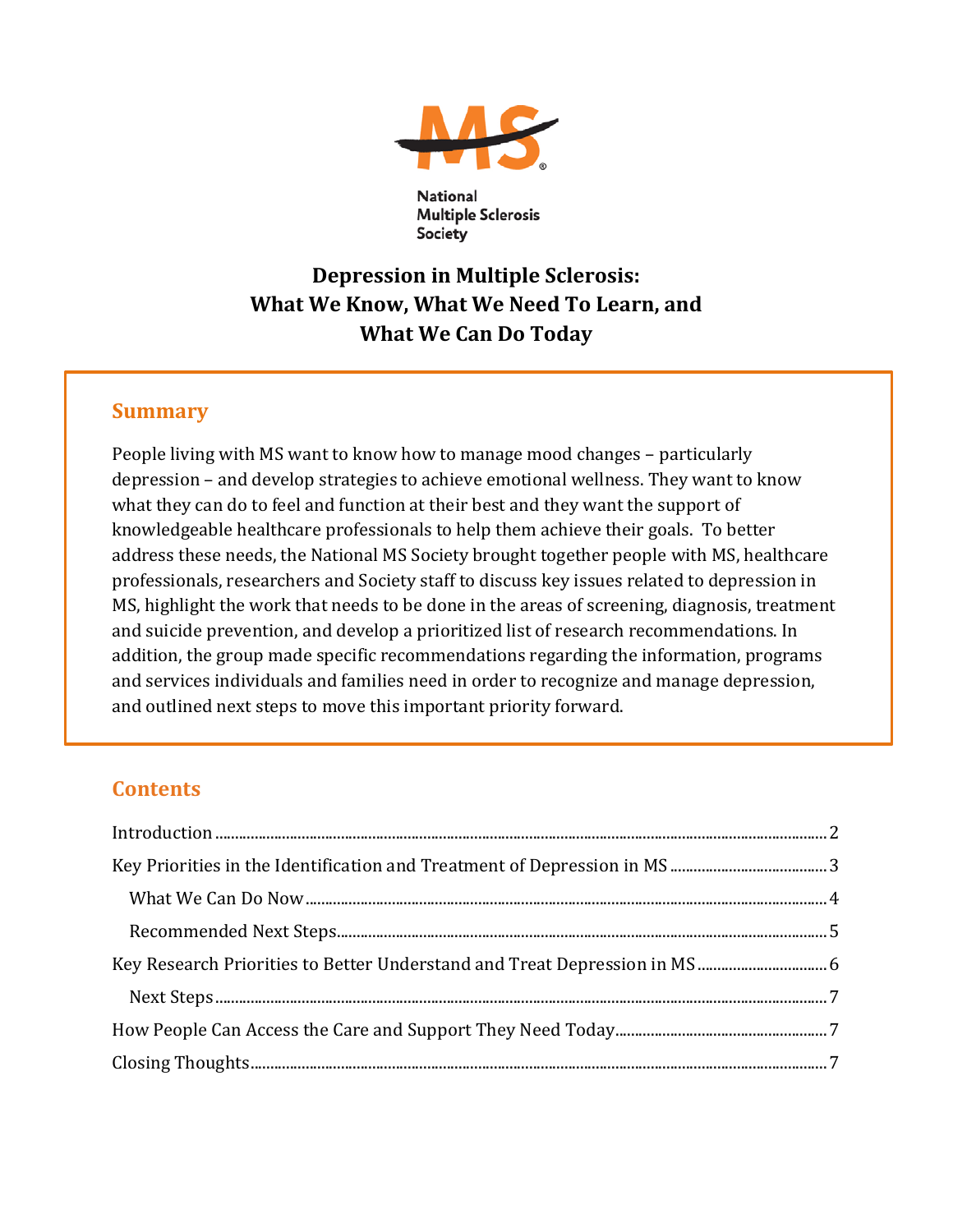## <span id="page-1-0"></span>**Introduction**

The National MS Society is committed to identifying solutions to the challenges of living with MS through research initiatives and focused efforts to improve access to high-quality MS healthcare. In keeping with this strategic priority, the Society has convened meetings to explore the needs around difficult and complex symptoms. The meetings involve multiple stakeholders, including people with MS, care partners, healthcare professionals and researchers.

One of the most challenging symptoms people affected by MS (including those who have the disease and their family members) have identified is depression. They want to know how to recognize, understand and manage the **mood changes** that are so common with this disease. Addressing mood changes, along with using diet and exercise to help manage their MS, are the areas that people consistently identify as being high priorities in their efforts to achieve [personal wellness](http://www.nationalmssociety.org/NationalMSSociety/media/MSNationalFiles/Brochures/WellnessMSSocietyforPeoplewMS.pdf) while living with this disease.

However, individuals who experience severe mood changes, particularly significant or major [depression,](http://www.nationalmssociety.org/Symptoms-Diagnosis/MS-Symptoms/Depression) may be unable to engage actively or effectively in any self-care strategies, including MS management, emotional wellness strategies, physical exercise or healthy eating practices. Therefore, effective depression management is necessary not only to help people feel better and improve their quality of life, but also to make it possible for them to embrace self-care and lifestyle changes to enhance their overall health and well-being.

In June, 2015, the National MS Society convened a [group](#page-7-0) that included people with MS and support partners, healthcare professionals in the fields of neurology and mental health, researchers and Society staff, to address the following depression-related issues:

- High prevalence of significant depression among people living with MS and their support partners, compared to the general population
- High rate of suicide in MS compared to the general population
- Complex, probably inter-related causes of depression in MS (changes in the immune system and in the brain, as well as psychosocial stressors)
- Inadequate recognition, diagnosis and treatment of MS-related depression
- Lack of information about which types of treatment for depression work best for which individuals
- Impact of depression on: quality of life; self-care; ability to participate actively in MS treatment decisions and adhere to treatment plans; MS symptoms such as cognition, pain, fatigue
- Impact of MS-related depression on families
- Possible role of depression and other mood changes in central nervous system inflammation and the MS disease process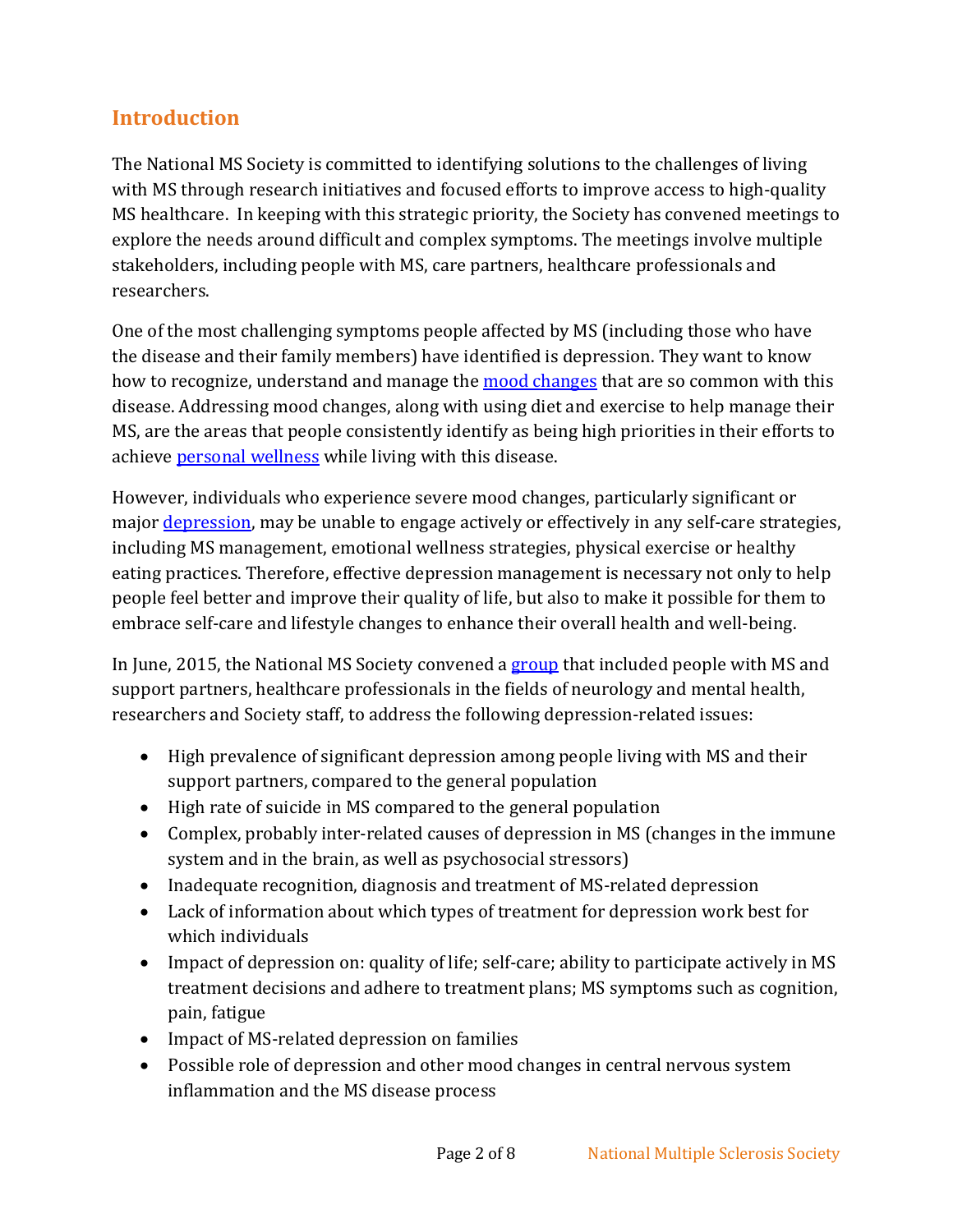- Lack of well-designed studies to:
	- o Identify the cause(s) of depression in MS
	- o Help individualize treatment plans
- Insufficient numbers of mental health professional who are knowledgeable about MS to provide diagnosis and treatment
- Potential role of wellness behaviors, including exercise, stress management, mindfulness and other self-care strategies in managing depression in people with MS

## <span id="page-2-0"></span>**Key Priorities in the Identification and Treatment of Depression in MS**

Participants identified three areas of focus for reducing the impact of depression on people with MS and their family members: education and awareness, access to treatment options, and partnerships and collaborations:

#### • **Education and awareness**

o Reduce the stigma of mental health issues and promote early and ongoing conversations about depression between people with MS and their healthcare professionals and family members **"If I had known that depression was a common symptom of MS, I would not have been so reluctant to talk about it and seek help."**

– person with MS

- o Foster among people affected by MS and healthcare professionals a recognition, acceptance and understanding of depression as a common symptom of MS, and a common experience of support partners
- o Provide support partners with the education and support that they need to recognize and deal with depression in their loved one **"How do I recognize the symptoms of depression and know when and how to step in?"**  – support partner

#### • **Access to appropriate and affordable treatment options**

- o Identify points in the disease course when depression screening and treatment are most effective, including diagnosis, during an exacerbation, and other crisis or transition points
- o Identify the most effective treatment options (including counseling or "talk therapy," medication, exercise, stress management, mindfulness and other selfcare strategies) and delivery systems (including face-to-face, by telephone or computer) to meet individual needs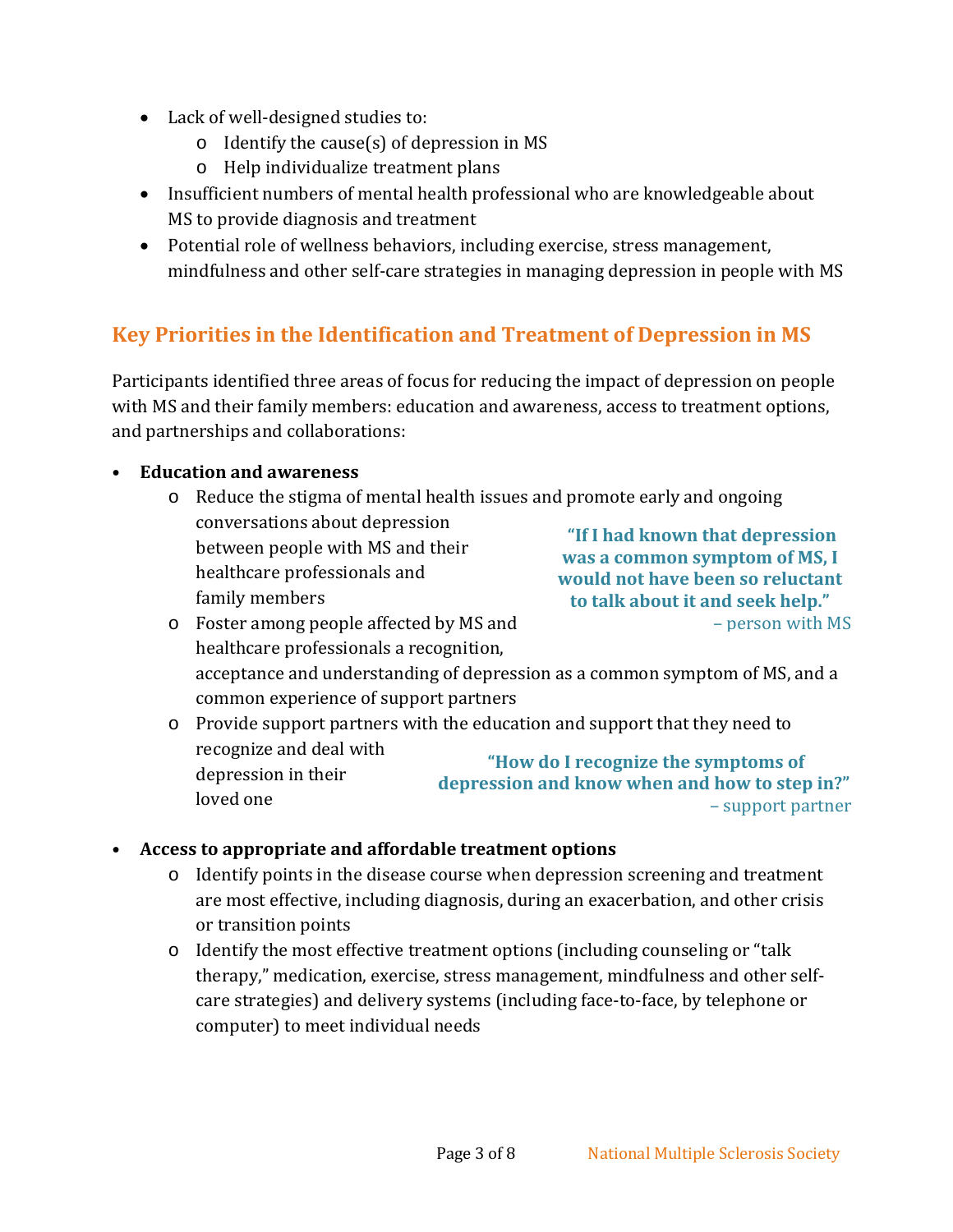o Explore ways to increase the workforce of mental health professionals who are

**"Some doctors are reluctant to ask patients about their mood if they have no resources or referrals to offer a depressed patient."**  – neurologist

knowledgeable about MS and able and willing to provide treatment

- o Advocate with third party payers for greater access to effective treatment and adequate coverage for mental health services
- o Reduce the high rate of suicide

**"One in three people with MS have suicidal thoughts."** – mental health researcher

- **Partnerships and collaborations**
	- o Partner with treatment, policy and research experts in mood disorders and other medical conditions in order to capitalize on their expertise and avoid duplication of effort
	- o Partner with other MS organizations to broaden outreach, coordinate advocacy efforts and increase impact

#### <span id="page-3-0"></span>**What We Can Do Now**

**"We cannot and should not tackle the issues of depression in MS without engaging the expertise of others."** – psychiatrist

Based on the recommendations of the meeting participants, the Society has taken immediate steps to address some of these priorities:

- To help reduce the stigma associated with depression and highlight the importance of early recognition, diagnosis and treatment, depression is described on our website as "one of the most common symptoms of MS," which deserves the same thorough assessment and careful treatment as any other symptom of the disease. Similar changes will be made in all of our publications as they go through updating and reprinting.
- To provide information and support for people with MS and their family members, the Society offers the following resources:
	- o Print and online information about emotional wellness, depression and other mood changes
	- o MS Navigators in the Information Resource Center (IRC) who provide information, emotional support and referrals to mental health professionals for evaluation and treatment
	- o Opportunities to connect with others in the MS community through self-help groups, peer-support programs and online communities
- To identify individuals in distress, promote early diagnosis and treatment and help reduce the risk of suicide among people with MS:
	- o Newly-diagnosed callers to the Society's Information Resource Center are now routinely asked two questions about their mood, regardless of the reason for their call. Those whose responses suggest that they may be experiencing depression will be asked additional questions and given information about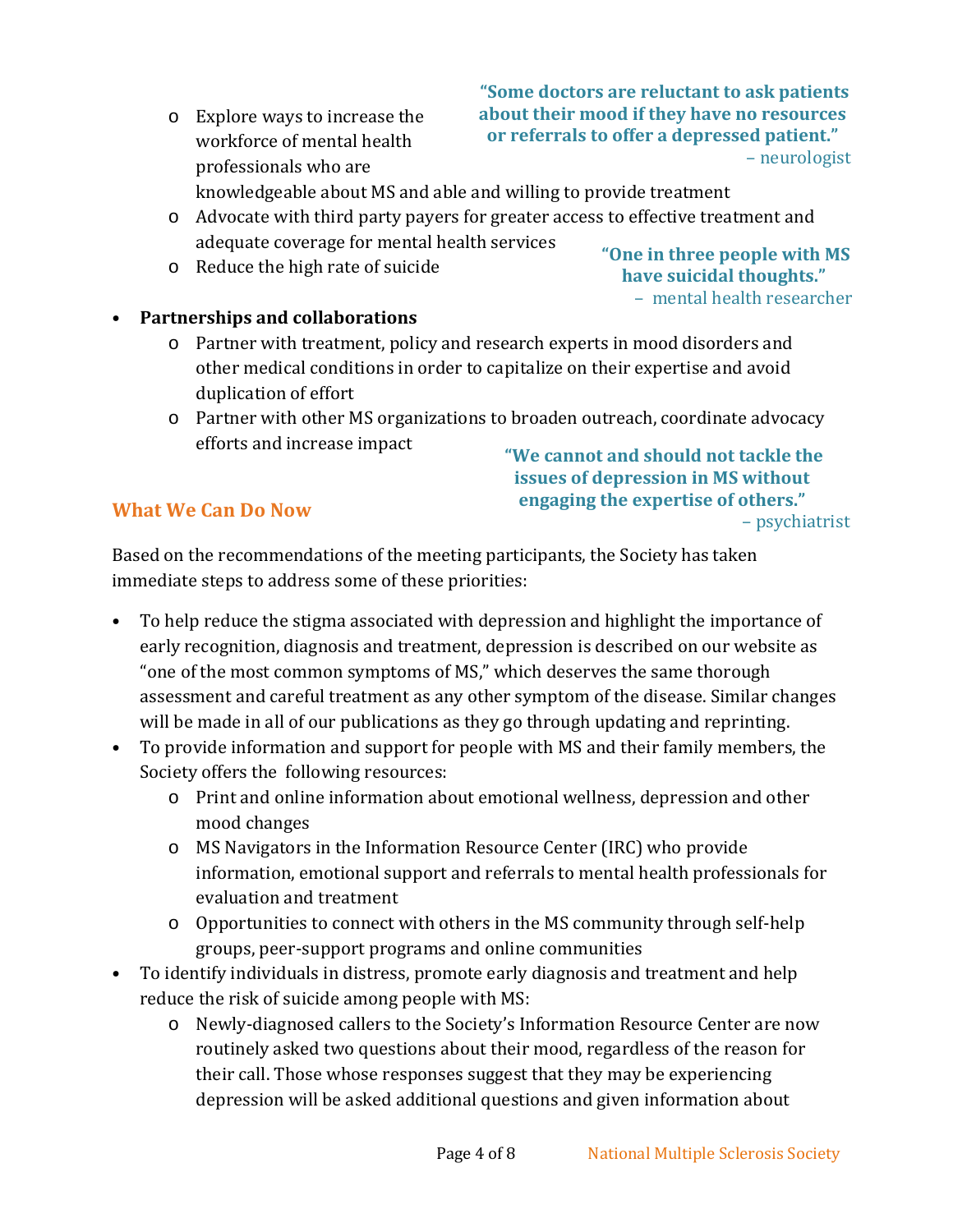depression and other mood issues in MS, as well as a referral to a local mental health professional, as needed. For other callers to the IRC, the need for the two questions will be determined on an individual basis.

- o MS Navigators also monitor the Society's social media sites and respond to posts from individuals who are struggling with depression or suicidal ideation.
- To facilitate access to crisis interventions for those who are severely depressed and/or experiencing suicidal feelings or thoughts, the after-hours phone message for the IRC now includes the National Crisis Hotline contact information in English and in Spanish. The crisis hotline number has also been added in several places on the Society's website.
- To increase awareness and reduce suicide risk in people with MS, the Society has begun conversations with the National Institutes of Mental Health, the American Society for Suicide Prevention and the Grant Gordon Foundation to identify collaborative opportunities for screening, programming and research projects.
- To promote awareness of depression in MS, the Society is highlighting depressionrelated content and resources across a wide range of media channels, including the Society's website and social media sites, during National Suicide Prevention Week (September 2015) and National Depression Awareness Month (October 2015), and will continue this practice in the future.

### <span id="page-4-0"></span>**Recommended Next Steps**

Other steps that will be implemented over the coming months include:

- Explore collaborative strategies with other MS organizations in the Multiple Sclerosis [Coalition](http://www.ms-coalition.org/) and with other disease groups (e.g., Parkinson's disease, rheumatoid arthritis, inflammatory bowel disease) for promoting awareness of depression in chronic illness
- Engage healthcare professionals who focus on MS care (including <u>Society-designated</u> [Partners in MS Care\)](http://www.nationalmssociety.org/Treating-MS/Find-an-MS-Care-Provider/Partners-in-MS-Care) to help raise awareness and provide education to people affected by MS and other healthcare professionals
- Develop and disseminate a toolkit to promote early and ongoing conversations about mood between people with MS, family members and their healthcare providers
- Evaluate potential strategies for increasing the mental health workforce
	- o Providing more in-person and online training for mental health professionals who want to learn more about MS
	- o Promoting the idea of treating people with MS to mental health providers who currently do not see patients with chronic illness or disability in their practices
	- o Funding fellowships for mental health professionals who want additional training in MS
	- o Providing shared-learning opportunities for mental health professionals who treat people with MS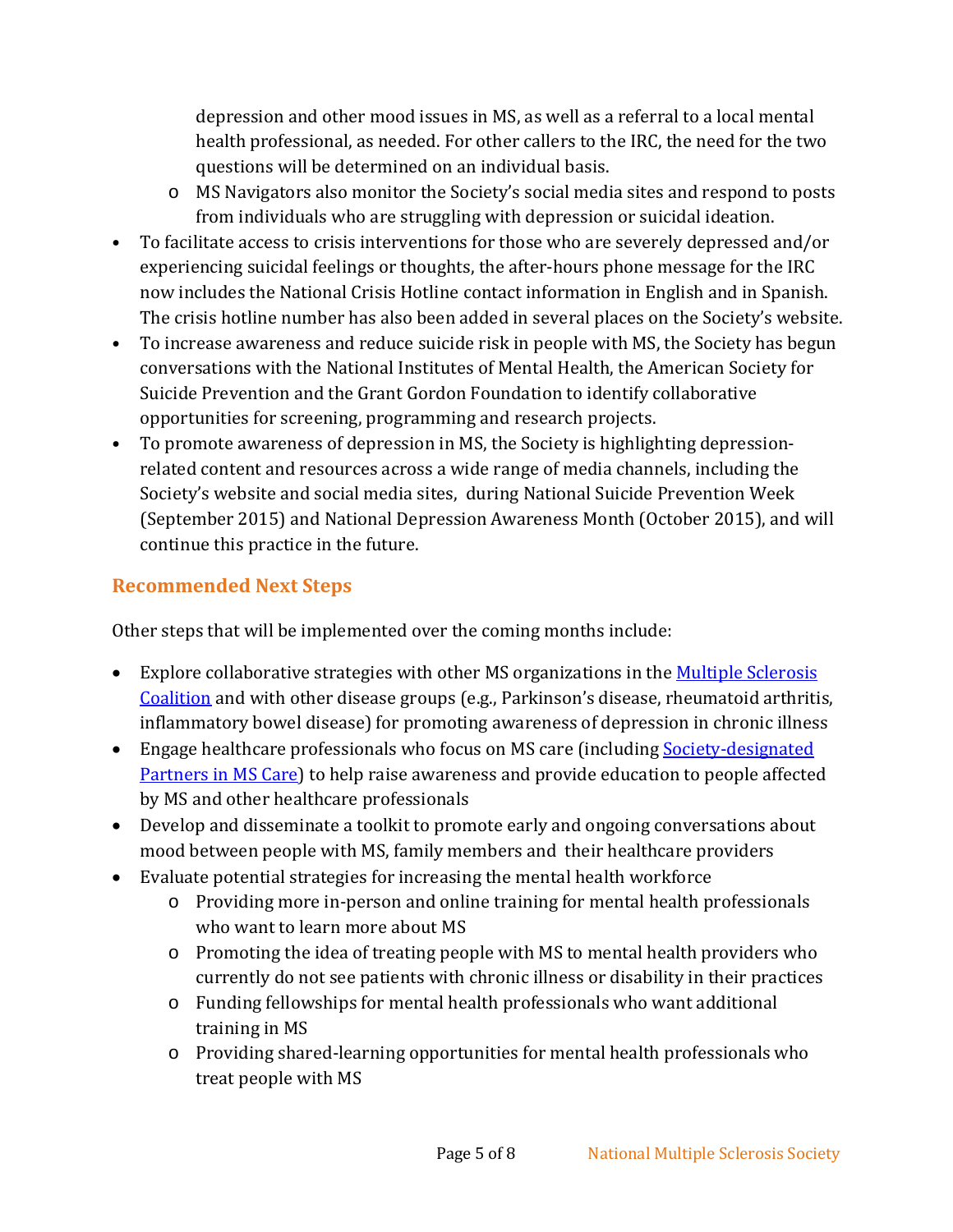- o Providing incentives (e.g., debt forgiveness) for mental health professionals to provide treatment in underserved areas
- o Partnering with community mental health centers to enhance care for people with MS-related depression
- $\circ$  Connecting with organizations and individuals who are using technology (telehealth, for example) to provide services remotely and explore ways to use technology to enhance screening and treatment
- o Engaging and training peer volunteers to provide early screening and support
- o Engaging the Society's Partners in MS Care, Healthcare Advisory Committees and National Medical Advisory Committee to help: 1) promote early diagnosis and treatment of depression; 2) increase the workforce of mental health professionals who are knowledgeable about MS; 3) advocate for adequate coverage for mental health services.

## <span id="page-5-0"></span>**Key Research Priorities to Better Understand and Treat Depression in MS**

Meeting participants identified a large number of questions about depression in MS for which we do not yet have adequate answers.

The group then refined the list of questions to arrive at the key priority areas listed here:

**"Why are people with MS at such high risk for depression?"** – mental health provider

- What are the causes of depression in MS (relationship to genetics, inflammatory processes, immune regulation, neurodegeneration, microbiome, etc.)
- What are the risk factors for depression in MS?
- What are the best screening measures for depression in MS?
- How can we determine which treatments work best for which individuals?
- How can we best prevent MS-related suicide?
- How can we provide access to mental health care for underserved populations?
- What are the current barriers to accessing mental health services among people with MS?

#### **"We need to know how to identify people at risk of depression and offer individualized treatment options."** – mental health researcher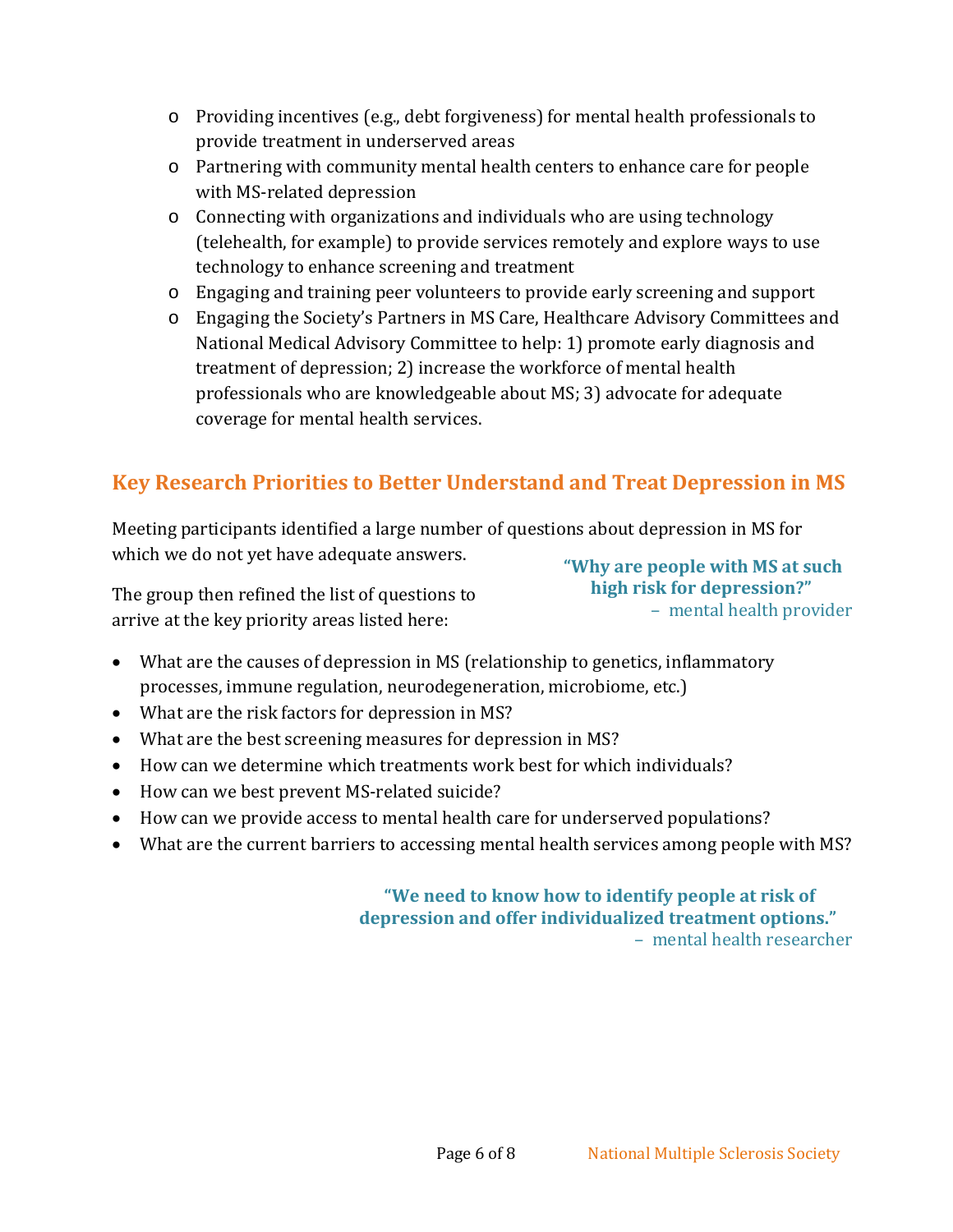### <span id="page-6-0"></span>**Next Steps**

The Society will develop a draft research agenda to address depression and MS. This will be considered by the Society's senior scientific advisors (the Research Programs Advisory Committee) as part of its annual prioritization process. Although it is still too early to specify what that plan will look like, potential strategies could include:

- Soliciting proposals from the research community for studies of one or more specific research ideas related to depression and MS
- Funding a scientific workshop to further refine ideas concerning research on depression and MS
- Exploring joint funding of research in depression with the National Institutes of Health or other funding partners
- Funding fellowships focused on depression research

## <span id="page-6-1"></span>**How People Can Access the Care and Support They Need Today**

Any person affected by MS, including those with the disease and family members who care about them, may need help and support to deal with depression at one time or another. Talking with one's healthcare provider about any changes in mood is an important first step in getting the correct diagnosis and effective treatment. More information about depression is available on the Society's [website.](http://www.nationalmssociety.org/Symptoms-Diagnosis/MS-Symptoms/Depression) [MS Navigators](mailto:contactusnmss@nmss.org) in the Society's Information Resource Center (1-800-344-4867; [contactusnmss@nmss.org\)](mailto:contactusnmss@nmss.org) offer information and support and provide referrals to mental health professionals. The Society also offers opportunities for people to connect with others in the MS community at **MSconnection.org**.

The National Crisis Hotline is available 24 hours a day (call 800-273-8255 or text "ANSWER" to 839863) to help any person who is having thoughts of self-harm or of harming someone else. Depression is not something that anyone has to deal with alone.

## <span id="page-6-2"></span>**Closing Thoughts**

People with MS have identified depression as a painful and complex symptom that impacts their quality of life, relationships and ability to function. Finding solutions to complex symptoms is a key priority in the National MS Society's drive to increase access to comprehensive, high-quality healthcare that is supported by research outcomes and delivered by healthcare professionals who are knowledgeable about MS. The Society has made the commitment in its strategic planning to ensure that people have effective